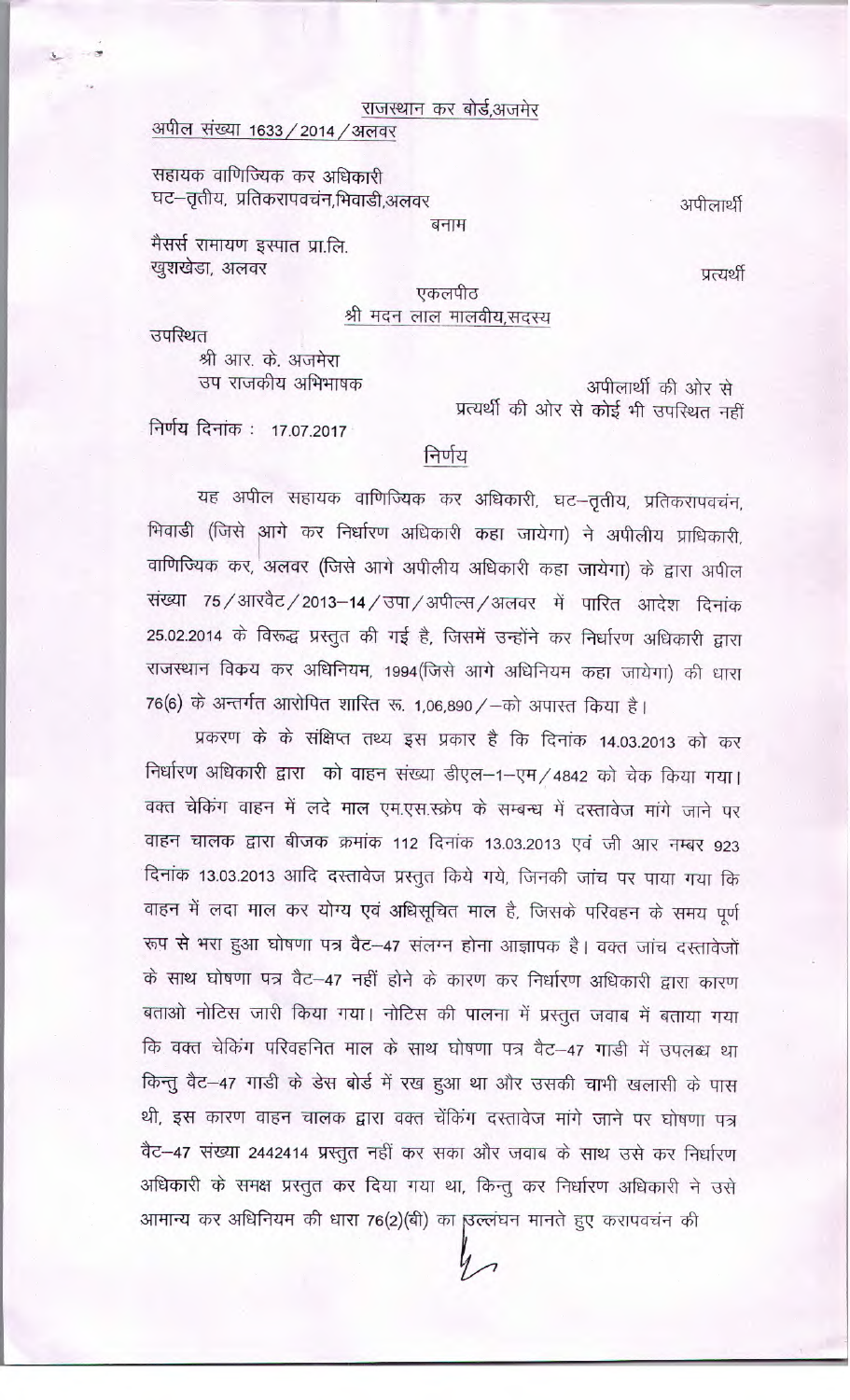## -2-अपील संख्या 1633 / 2014 / अलवर

दोषी मानसिकता से माल का परिवहन किया जाना मानकर माल की कीमत पर 30 प्रतिशत की दर से अधनियम की धारा 76 (6) के अन्तर्गत शारित रू. 1,08,890 / -आरेापित कर दी। उक्त आदेश से क्षुब्ध होकर प्रत्यर्थी व्यवहारी की ओर से अपीलीय अधिकारी के समक्ष अपील प्रस्तुत करने पर उन्होंने कर निर्धारण अधिकारी द्वारा आरोपित शास्ति को अपास्त कर अपीलाधीन आदेश दिनांक 25.02.2014 पारित किया. जिससे असन्तुष्ट होकर विभाग की ओर से यह अपील प्रस्तुत की गई है।

अपीलार्थी राजस्व की ओर से विद्वान उप राजकीय अभिभाषक ने कथन किया कि वक्त चेकिंग परिवहनित किया जा रहा माल अधिसूचित की माल की श्रेणी में होने के कारण उसके साथ अधिनियम के प्रावधानों के अन्तर्गत घोषणा पत्र वैट–47 होना आज्ञापक है। उनका कथन है कि वक्त चेकिंग परिवहनित माल के साथ घोषणा पत्र वैट-47 नही होने कारण अधिनियम की धारा 76(2)(बी) के प्रावधानों का उल्लंघन होने से कर निर्धारण अधिकारी ने अधिनियम की धारा 76 (6) के अन्तर्गत शास्ति रू. 1,06,890 / -आरोपित की, जो पूर्णतः उचित है। उनका कथन है कि उक्त तथ्यों की अनदेखी करते हुए अपीलीय अधिकारी ने अपीलधीन आदेश दिनांक 25. 02.2014 पारित किया है,जो अविधिक होने से अपास्त योग्य है। उन्होंने अपने कथन के समर्थन में मैसर्स गुलजग इण्डस्ट्रीज बनाम राजस्थान राज्य में माननीय उच्चतम न्यायालय द्वारा निर्णय को उद्धरित करते हुए प्रस्तुत अपील स्वीकार करने का निवेदन किया।

बावजूद सूचना प्रत्यर्थी व्यवहारी की ओर से अपील सूनवाई के समय कोई भी उपस्थित नही हुआ है इसलिए विभागीय प्रतिनिधि की बहस सुनी जाकर प्रकरण के गुणावगुण पर विचार करने के पश्चात एकतरफा निर्णय पारित किया जा रहा है।

विभागीय प्रतिनिधि की बहस सुनी गयी, उपलब्ध रिकार्ड का अवलोकन किया गया ।

हस्तगत प्रकरण के तथ्यों के अनुसार दिनांक 14.03.2013 को कर निर्धारण अधिकारी द्वारा को वाहन संख्या डीएल-1-एम/4842 को चेक किया गया। वक्त चेकिंग वाहन में लदे माल एम.एस.स्क्रेप के सम्बन्ध में दस्तावेज मांगे जाने पर वाहन चालक द्वारा बीजक क्रमांक 112 दिनांक 13.03.2013 एवं जी आर नम्बर 923 दिनांक 13.03.23013 आदि दस्तावेज प्रस्तुत किये गये, जिनकी जांच पर पाया गया कि वाहन में लदा माल कर योग्य एवं अधिसूचित माल है,जिसके परिवहन के समय पूर्ण रूप से भरा हुआ घोषणा पत्र वैट-47 संलग्न होना आज्ञापक है। वक्त जांच दस्तावेजों के साथ घोषणा पत्र वैट-47 नहीं होने के कारण कर निर्धारण अधिकारी द्वारा कारण बताओ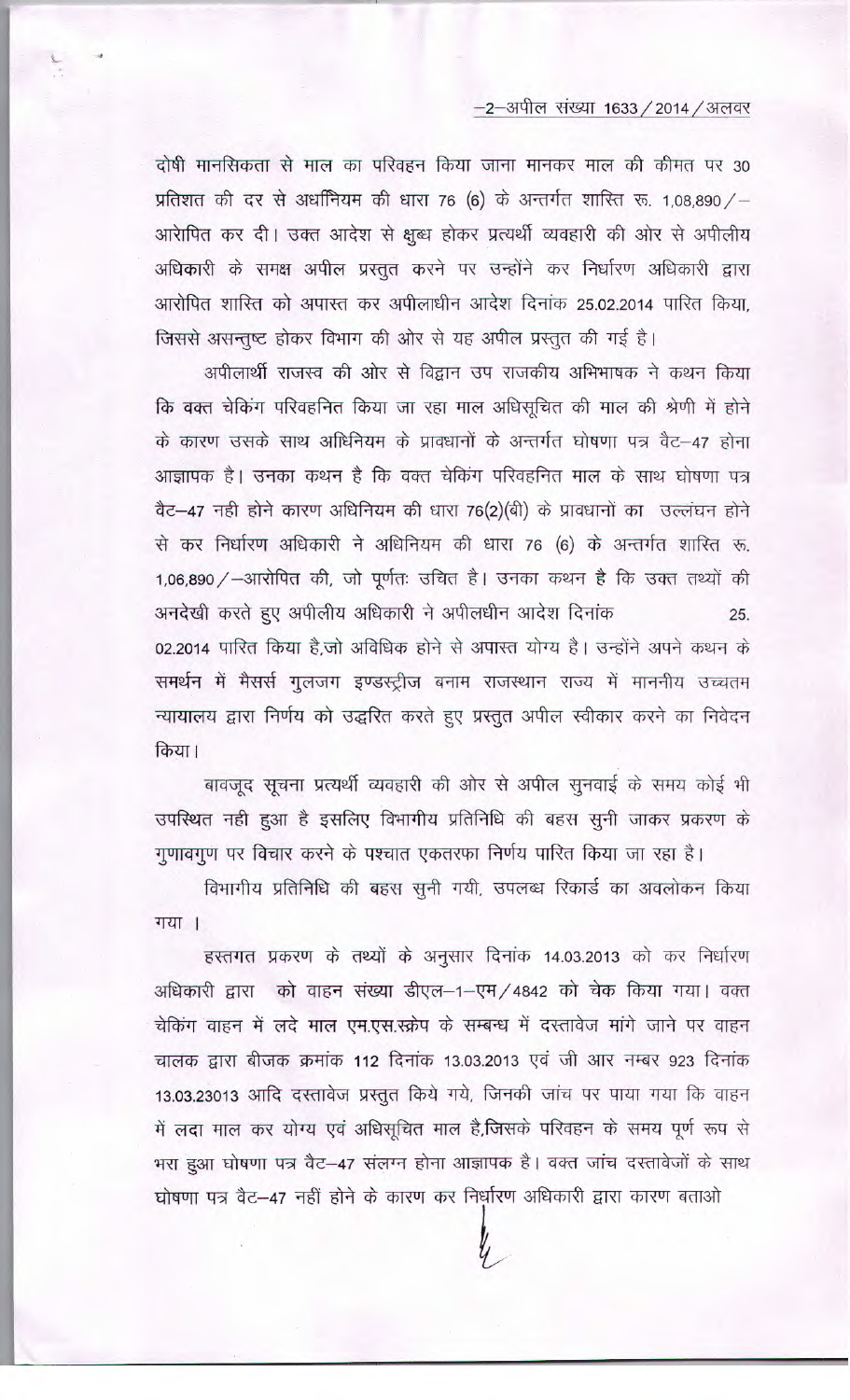### $-3$ –अपील संख्या 1633 / 2014 / अलवर

नोटिस की पालना में में बताया गया कि वक्त चेकिंग परिवहनित माल के साथ घोषणा पत्र वैट-47 गाडी में उपलब्ध था किन्तु वैट-47 गाडी के डेस बोर्ड में रखा हुआ था और उसकी चाभी खलासी के पास थी, इस कारण वाहन चालक द्वारा वक्त चेंकिंग दस्तावेज मांगे जाने पर घोषणा पत्र वैट-47 संख्या 2442414 प्रस्तुत नहीं कर सका और जवाब के साथ उसे कर निर्धारण अधिकारी के समक्ष प्रस्तुत कर दिया गया था, किन्तु कर निर्धारण अधिकारी ने उसे आमान्य कर अधिनियम की धारा 76(2)(बी) का उल्लंघन मानते हुए करापवचंन की दोषी मानसिकता से माल का परिवहन किया जाना मानकर माल की कीमत पर 30 प्रतिशत की दर से अधिनियम की धारा 76 (6) के अन्तर्गत शास्ति रू. 1,08,890 / - आरेापित कर दी, जिसको अपीलीय अधिकारी द्वारा अपास्त किया गया है।

प्रकरण के तथ्यों से उजागर होता है कि वक्त चेकिंग पाया गया परिवहनित माल के साथ घोषणा पत्र वैट-47 नहीं होने के कारण कर निर्धारण अधिकारी द्वारा कारण बताओ नोटिस जारी करने पर, नोटिस जारी की करने की दिनांक 14.03.2013 अर्थात चेकिंग दिनांक 14.03.2013 को ही जवाब के साथ घोषणा पत्र वैट-47 प्रस्तुत कर दिया गया था तथा दस्तावेजों के साथ उसे प्रस्तुत ना करने के सम्बन्ध में तथ्यों को उजागर किया गया था। घोषणा पत्र वैट-47 क्रमांक 2442414 कर निर्धारण अधिकारी की पत्रावली के पेज संख्या 6 पर दो प्रतियों में उपलब्ध है। उक्त तथ्यों से स्पष्ट होता है कि वक्त जांच दस्तावेजों के साथ घोषणा पत्र वैट-47 प्रस्तुत नहीं किये जाने में सदभाविक (bonafide) भूल है। अतः माननीय सर्वोच्च न्यायालय द्वारा मैसर्स डी.पी. मेटल्स में प्रतिपादित सिद्धान्त के आलोक में शारित आरोपण उचित प्रतीत नहीं होता है। उक्त तथ्यों के परिप्रेक्ष्य में कर निर्धारण अधिकारी द्वारा आरोपित शारित को अपास्त किये जाने में अपीलीय अधिकारी ने कोई विधिक त्रुटि नहीं की है।

उक्त समान तथ्यों के सन्दर्भ में माननीय राजस्थान उच्च न्यायालय द्वारा मैसर्स सेरा टेक इण्डिया बनाम सहायक वाणिज्यिक कर अधिकारी,उडनदस्ता, भिवाडी 2013 टैक्स अप डेट वाल्यूम 35 पर्ट-2 पेज 49 एवं मैसर्स हीरामनी फूड प्रोडक्टस, किशनगढ बनाम सहायक वाणिज्यिक कर अधिकारी,उडनदस्ता बांसवाडा के प्रकरणों में प्रतिपादित मत के सारगर्भित अंशों को उद्धत किया जाना समीचीन है :-

"M/s Cera Tech India Vs Asstt. Commercial Taxes Officer, Bhiwadi, 2013 Tax-Up Date (35) Part-2, Page 49, considered this issue and held as under :-

"The Hon'ble Supreme Court of India in case of D.P. Metals (supra) has categorically held that on show cause notice with regard to alleged contravention/deficiency found in respect of goods in transit, if the deficiency/contravention is removed, with the filing of the requisite